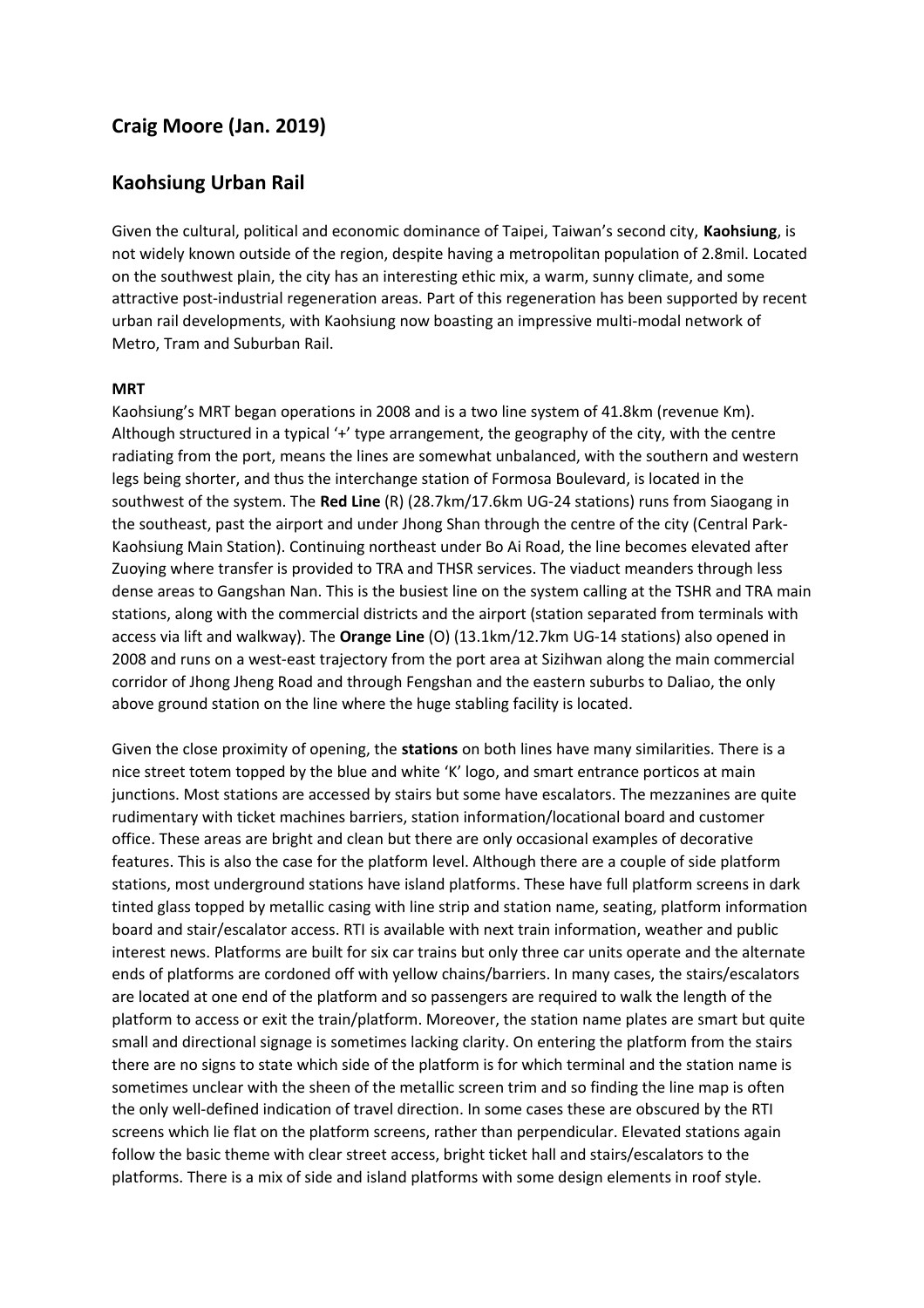The general cleanliness, functionality and unadorned environment of stations is fine, but the system also has a few gems that bring the system to life. There are occasional impressive roof designs on the elevated stations (e.g. World Games) and the four Red Line stations from Kaohsiung Railway Station to Sanduo Shopping District offer some interesting colour and structural differences. This is particularly the case at the transfer station of Formosa Boulevard and Central Park. The former has a wonderful Dome of Colour at the entrance level (See Photo) and the latter has an impressive entrance to/from the park with an interesting shaped canopy and cascading waterfall and terraced surrounds along with the stairs/escalators.

The Siemens **stock** is the same on both lines. The trains are composed of three cars and have a metallic exterior with a bright green side band and black and green flat frontage – the trains are powered by third rail supply. The train interiors is bright and clean with green side-seating and grab bars. The doors are topped either by a system-wide strip map in sticker form or electronic information in Traditional Chinese and English. There is also audio information in Mandarin, Hokkien, Hakka, Japanese (occasionally) and English. The shorter trains highlight how the system is quite underused and the whole system appears generally uncrowded. **Operationally**, services run from 0600-0000 with 8min base headways that more than adequately meets demand. There are hard copy schematic maps available at most stations and staff are helpful and friendly. Individual tickets cost 20-60NTD (€0.57-€1.70), although a range of period tickets are also available. These have to be purchased at the information office (1 Day/24Hr/48Hr) (24Hr-€4.25) and offer good value. In addition, there are two MRT shops selling Metro related stationary and souvenirs (Zuoying/Formosa Boulevard).

To add to the coverage of the MRT, an 8.7km tram line (branded **LRT**) was opened in 2015 and is unique in that it is completely catenary free. Like the MRT, the tram is operated under the umbrella organisation (Kaohsiung Rapid Transit Corporation-KTRC) and has representation on system maps and some elements of physical integration. It is, however, not fully integrated with the MRT and different tickets are required (not valid on day tickets). The first phase of the line runs from the southeast at Lizihnei and passes the large regeneration area around the port and Love River before using a former TRA alignment to reach Hamasen, where it connects to the Orange Line terminal station at Sizihwan. Once completed, the line will be 22km in length and will form a useful loop around the central area, connecting with other MRT stations and the TRA suburban rail network. The line uses CAF urbos stock and operates from 0700-2230 with 15min headways. Although branded LRT, this is a modern tram line with grade running on segregated sections at the sides of roads. There are traffic conflicts along the route and only around the port area (Glory Pier/Love Pier) is there elevation and a genuine light rail feel. The stations have shallow side platforms (no RTI) and some have impressive design elements – the pick being Love Pier. There are no barriers at the stations and an honour system applies with tickets purchased from machines located on the platforms at a cost 30NTD (€0.85).

The most recent urban rail development in Kaohsiung is the 2018 opening of the Passante under the central area for **TRA regional/commuter trains**. The route lies below the previous grade alignment with the tunnel starting north of Zuoying, heading southwest to Gushan and then east to Fengshan where the line once again emerges to grade (the original grade alignment is now being converted to commercial/housing developments). The twin track tunnel is 14.1km and houses 10 underground stations. These are long and quite basic with pale wall coverings, limited information and few passengers. The one exception is the busy and more atmospheric Kaohsiung Railway Station, which